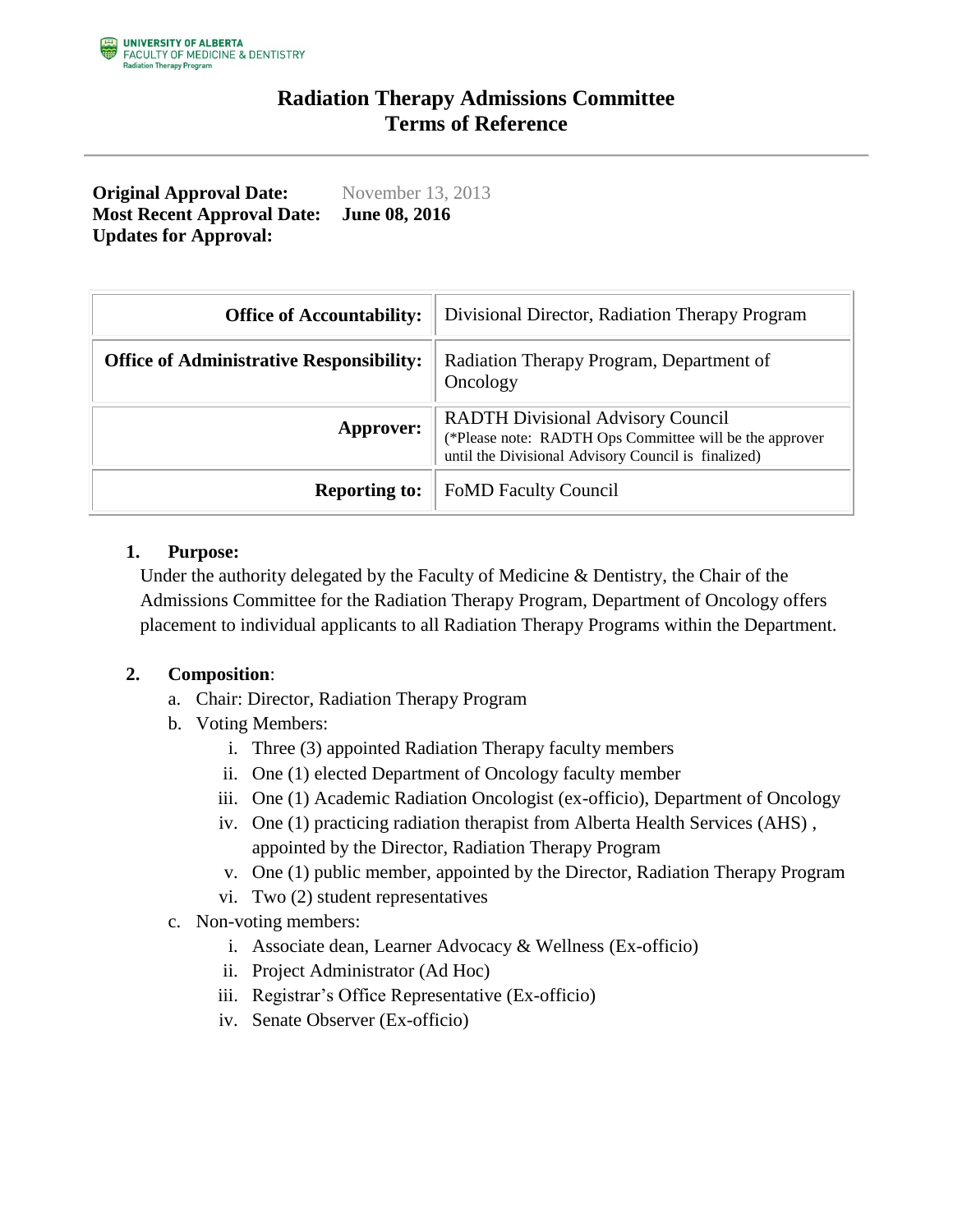# **Radiation Therapy Admissions Committee Terms of Reference**

### **3. Appointment Terms:**

- a. The term of the appointment is four (4) years for Appointed Radiation Therapy and Department of Oncology faculty members, which may be renewable once.
- b. Student members' appointments will be dependent on which academic year they are in when appointed. Once appointed, it is expected that students will remain members of this committee until graduation.

### **4. Meetings**:

- a. Members are required to attend meetings and if unable to do so they must arrange for an alternate to attend in their place.
- b. The committee will meet annually after the application transcript deadline of mid-June and as needed during the academic year.
- c. A quorum of the Committee is four (4) voting members.
- **5. Duties and Responsibilities**: (According to GFC Regulations)
	- a. To review and approve recommendations concerning admissions policies and procedures. Recommendations will be presented to the Admissions Committee by the RADTH Admissions Policies and Procedures Sub-Committee.
	- b. To select and offer conditional admittance offers to individual applicants to the undergraduate programs in radiation therapy based criteria outlined in the University of Alberta Calendar.
	- c. Report to the RADTH Divisional Advisory Council
	- d. Keep minutes of all meetings.
	- e. Make recommendations to the RADTH Divisional Advisory Council on admissions and on admissions policy changes.
	- f. Discuss any items brought forward from the RADTH Continuous Quality Assurance (CQA) Committee and take appropriate actions based on that discussion.